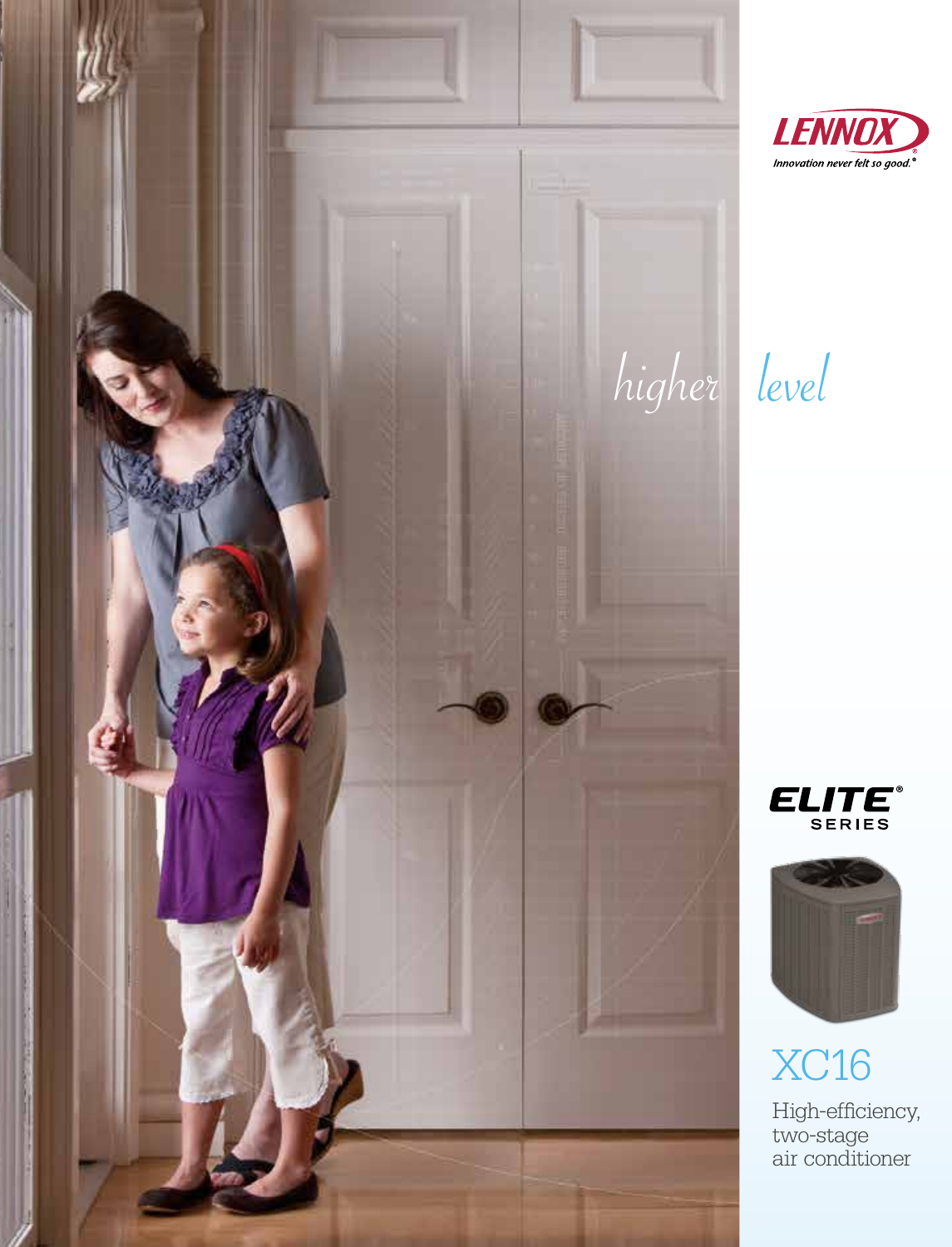### Leading efficiency delivers maximum comfort.

The Elite® Series XC16 provides ideal home comfort with the added benefit of lower utility bills. That's because the XC16 is equipped with two levels of cooling for a higher level of efficiency and comfort. So even when you're just sitting around the house with your family, home remains the most comfortable place to be.

With its two-stage design, the XC16 distinguishes between mild and extremely hot days, using only the energy necessary to keep you comfortable. By mostly running at low stage, it avoids temperature swings in order to reduce energy usage as well as your monthly utility bills.



#### Innovative history, future comfort

The XC16 comes from a long line of Lennox advancements and or Lennox advancemer<br>centered on providing you<br>with reliable, durable produ with reliable, durable products. Lab-tested to ensure it can perform in the harshest conditions, the XC16 reflects<br>our commitment to keeping our commitment to keeping you comfortable for years to come.

limited warranty

# Peace of mind

The XC16 is protected by a 10-year limited warranty on the compressor and a<br>10-year limited warranty\* 10-year limited warranty\* limited warranty 20 limited warranty on all remaining covered components.



#### Money-saving energy efficiency

With efficiency ratings up to 17.00 SEER,\*\* the XC16 can save you hundreds of dollars each year on utility bills, compared to older or conventional units.



*SEER stands for "Seasonal Energy Efficiency Ratio" and is a measure of the cooling efficiency of air conditioners. The higher the SEER, the greater your energy savings. Typical SEER ratings start at 13.00, but the XC16 carries ratings as high as 17.00.* 

Savings chart shows the 5-year savings you can expect from a 17.00 SEER air conditioner vs. existing equipment with a 10.00 SEER rating. The regions used to calculate household fuel and utility costs reflect a cross-section of cities in the U.S. In addition to geography, cooling costs indicated are based on 3-ton capacity specifications, with 1,600 cooling hours per year and 12.29 cents per kWh (Source: EIA National average electric rate, August 2014 YTD). Your actual costs may vary depending on the weather, local fuel rates, system settings and your personal lifestyle.

Online equipment registration at www.lennoxregistration.com is required within 60 days of installation (except in California anc<br>Quebec) or Lennox' base warranty will apply. Applies to residential applications only. See ac \*Online equipment registration at www.lennoxregistration.com is required within 60 days of installation (except in California and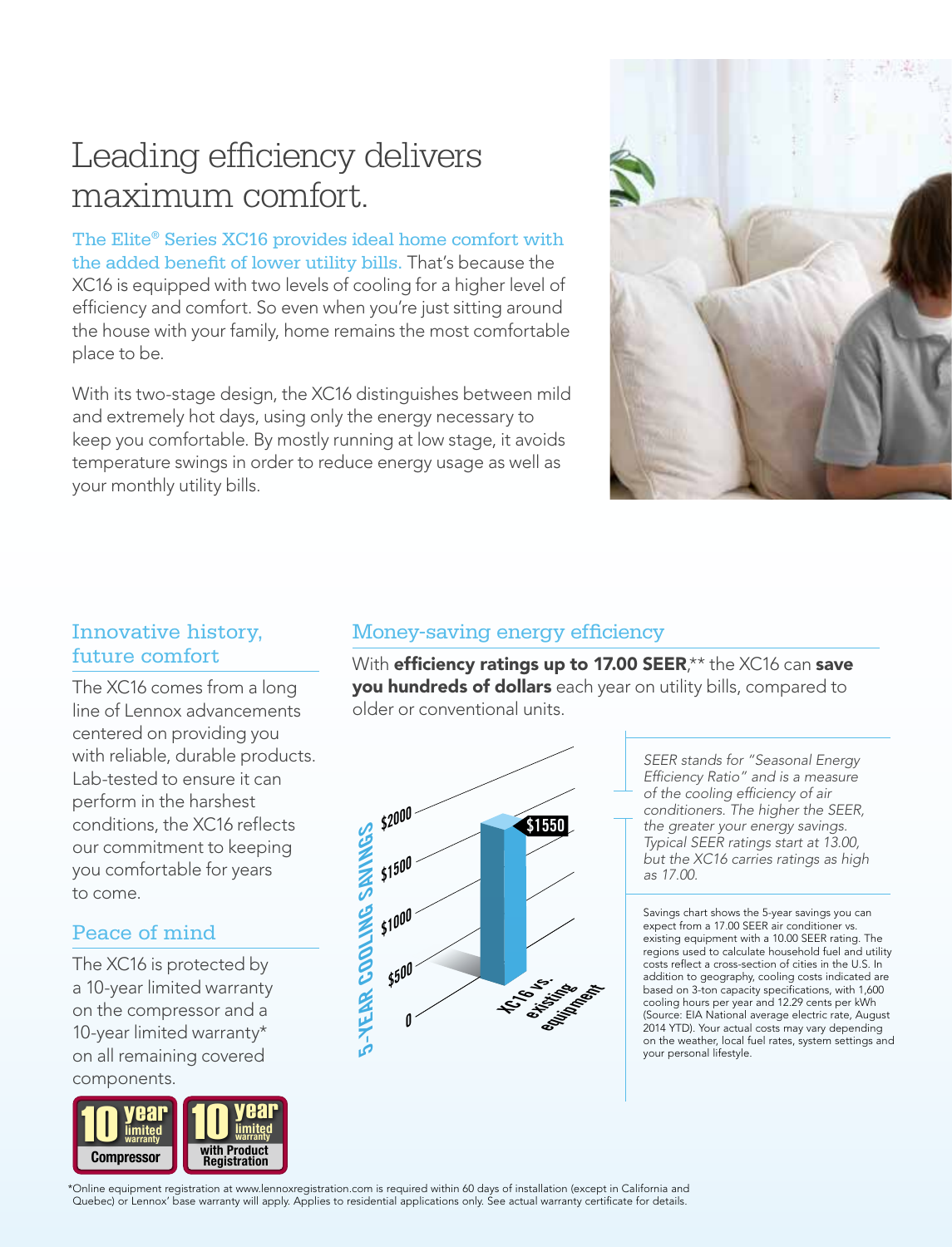



#### A friendlier refrigerant

The XC16's scroll compressor **R-410A** uses the chlorine-free R-410A refrigerant, which meets the U.S. EPA's most stringent environmental guidelines. Lennox was one of the first HVAC manufacturers to develop R-410A as an alternative to R-22 (freon).

#### Allergy relief on warm days



The XC16 is designed to work with the Humiditrol® whole-home dehumidification

system.\*\*\* Patented Humiditrol technology helps reduce humid conditions in the home, lessening the potential for mold and mildew growth.



*Choosing a product like the XC16 can improve your comfort, while also helping you save energy and money. For other ways to make your home more efficient, visit ItPaystoLiveSmart.com.*